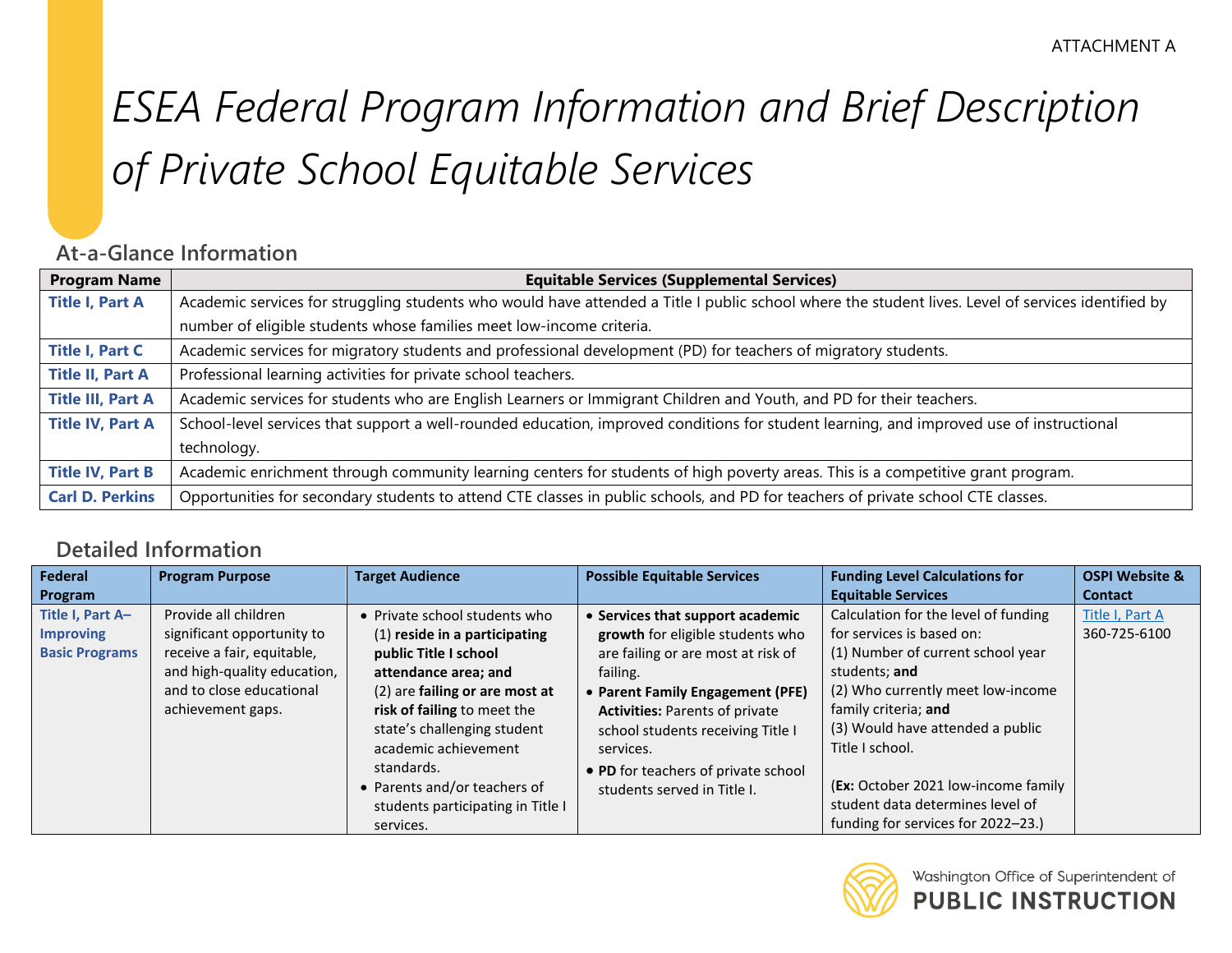|                                                                                                                                                                             | <b>ATTACHMENT A</b>                                                                                                                                                                                                                                                                                                      |                                                                                                                                                                                          |                                                                                                                                                                                                                                                                                                                                                                       |                                                                                                                                                                                                                                                                                                                                                                                                       |                                   |  |
|-----------------------------------------------------------------------------------------------------------------------------------------------------------------------------|--------------------------------------------------------------------------------------------------------------------------------------------------------------------------------------------------------------------------------------------------------------------------------------------------------------------------|------------------------------------------------------------------------------------------------------------------------------------------------------------------------------------------|-----------------------------------------------------------------------------------------------------------------------------------------------------------------------------------------------------------------------------------------------------------------------------------------------------------------------------------------------------------------------|-------------------------------------------------------------------------------------------------------------------------------------------------------------------------------------------------------------------------------------------------------------------------------------------------------------------------------------------------------------------------------------------------------|-----------------------------------|--|
| Title I, Part C-<br><b>Education of</b><br><b>Migratory</b><br><b>Children (MEP)</b>                                                                                        | <b>Support high-quality</b><br>education programs for<br>migratory children and<br>help ensure that migratory<br>children are not penalized<br>in any manner by<br>disparities among states in<br>curriculum, graduation<br>requirements, or state<br>academic content and<br>student academic<br>achievement standards. | • Teachers of Migratory<br>Students.<br>• Students who meet the<br>definition of a Migratory<br>Student.*                                                                                | • Services that support academic<br>growth for eligible students who<br>are failing or are most at risk of<br>failing aligned to the MEP State<br>Service Delivery Plan, including<br>credit accrual.<br>• PFE Activities for parents of<br>students eligible for the program.<br>• PD for teachers of migrant<br>students enrolled in private<br>schools.            | The private school works with the<br>school district to identify eligible<br>migrant students enrolled in their<br>school, determine the needs of the<br>student(s), and the appropriate<br>resources to meet this need. Migrant<br>funds could be used to support the<br>needs of the student, but they are a<br>fund of last resource and should<br>align to the State Service Delivery<br>Plan.    | Title I, Part C<br>360-725-6147   |  |
| Title II, Part A-<br>Preparing,<br><b>Training, and</b><br><b>Recruiting High</b><br><b>Quality</b><br>Teachers,<br>Principals, or<br><b>Other School</b><br><b>Leaders</b> | <b>Strengthen the quality and</b><br>effectiveness of teachers,<br>principals, and other school<br>leaders to increase student<br>achievement.                                                                                                                                                                           | • Teachers, principals, and<br>other school leaders.                                                                                                                                     | · High-quality, personalized,<br>evidence-based PD for teachers,<br>instructional leadership teams,<br>principals, or other school leaders<br>that is focused on improving<br>teaching and student learning.                                                                                                                                                          | Student enrollment count from the<br>October of the current school year.<br>(Ex: October 2021 student<br>enrollment determines level of<br>services available for 2022-23.)                                                                                                                                                                                                                           | Title II, Part A<br>360-725-6340  |  |
| Title III, Part A-<br><b>Language</b><br><b>Instruction for</b><br><b>English</b><br><b>Learners (ELs)</b><br>and Immigrant<br><b>Students</b>                              | Ensure that ELs, including<br>immigrant children and<br>youth, attain English<br>proficiency and develop<br>high levels of academic<br>achievement in English to<br>meet state academic<br>learning standards.                                                                                                           | • Students who meet the<br>definition of EL or Immigrant<br>Children and Youth.**<br>• Private school teachers and<br>other educational personnel<br>who instruct private school<br>ELs. | Services may include:<br>• Tutoring before, during, or after<br>school.<br>• PD for private school teachers of<br>ELs.<br>• Summer school programs to<br>provide EL instruction.<br>• Administration of a WIDA<br>assessment for identification of<br>ELs and evaluating the<br>effectiveness of services.<br>• Supplemental instructional<br>materials and supplies. | To determine eligibility, the state<br>requests a count of Title III, Part A<br>eligible students at participating<br>private schools from the district in<br>the spring. This count is used in the<br>calculation of the district's Title III,<br>Part A allocation for the following<br>year.<br>(Ex: Spring 2021 eligible student<br>count determines level of services<br>available for 2022-23.) | Title III, Part A<br>360-725-6147 |  |

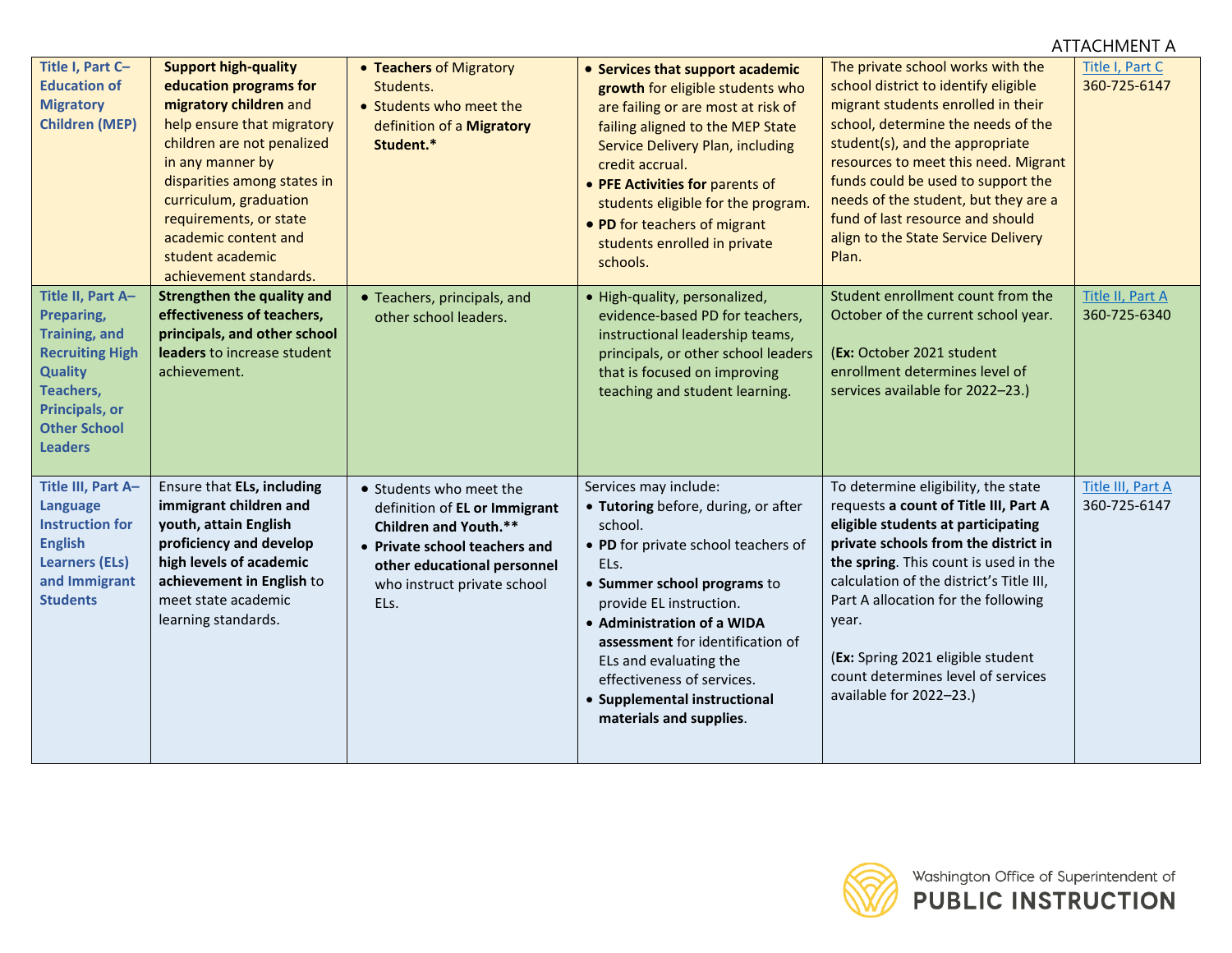#### **Title IV, Part A– Student Support and Academic Enrichment**  Increase the capacity to– • Provide students with access to a well-rounded education. • Improve school conditions for student learning. • Improve the use of technology in order to improve the academic achievement and digital literacy. • Private school students. • Teachers and other educational personnel. Activities to: • Provide all students with access to a well-rounded education. • Improve school conditions for student learning. • Improve the use of technology in order to improve the academic achievement and digital literacy of all students. Student enrollment count from the October from the current school year. **(Ex:** October 2021 student enrollment determines level of services available for 2022–23.) [Title IV, Part A](http://www.k12.wa.us/TitleIV-A/default.aspx) 360-725-6507 **Title IV, Part B– 21st Century Community Learning Centers (CCLC) (Competitive Grant)** Provide opportunities for communities to establish or expand activities in community learning centers that provide opportunities for academic enrichment, particularly for students in low-performing schools. Students who: (1) **reside inside the attendance area of a public school that is participating** in a 21st Century CCLC program. (2) **meet eligibility criteria for the targeted population of students** for the specific 21 CCLC program. • Offer **students** an array of additional services, programs, and activities including youth development activities, service learning, nutrition and health education, drug and violence prevention programs. • Opportunities for literacy and related educational development for **families of students served.** The applicant is required to have a consultation with private school officials in the area served by the proposed CCLC grant during the design and development of the 21st CCLC program. The proposed CCLC program will follow and be included in their district's annual procedures for private school consultation. [Title IV, Part B](https://www.k12.wa.us/policy-funding/grants-grant-management/nita-m-lowey-21st-century-community-learning-centers-program) 360-725-6049 **Perkins IV (Carl D. Perkins Career and Technical Education Act of 2006)** Allows, but does not require, a district, to use its Perkins IV funds to provide for the meaningful participation of private school secondary students in CTE classes who reside in the geographical area served by the district. Students, teachers, administrators, and personnel of a private school's secondary CTE program. • **Secondary student participation** in CTE classes (optional invitation to participate.) • **PD** when provided for public school CTE personnel, to the extent practicable, permits private school teachers, administrators, and personnel whose schools offer CTE programs to participate. A district is not required to spend a specific amount of funds on services for private school students. However, the U.S. Department of Education encourages districts to provide services of reasonable scope and usefulness. Section 3l7(a) does not require the district to expend Perkins funds for separate programs and activities for [Perkins IV](http://www.k12.wa.us/careerteched/PerkinsGrant.aspx) 360-725-6245



private school personnel.

ATTACHMENT A